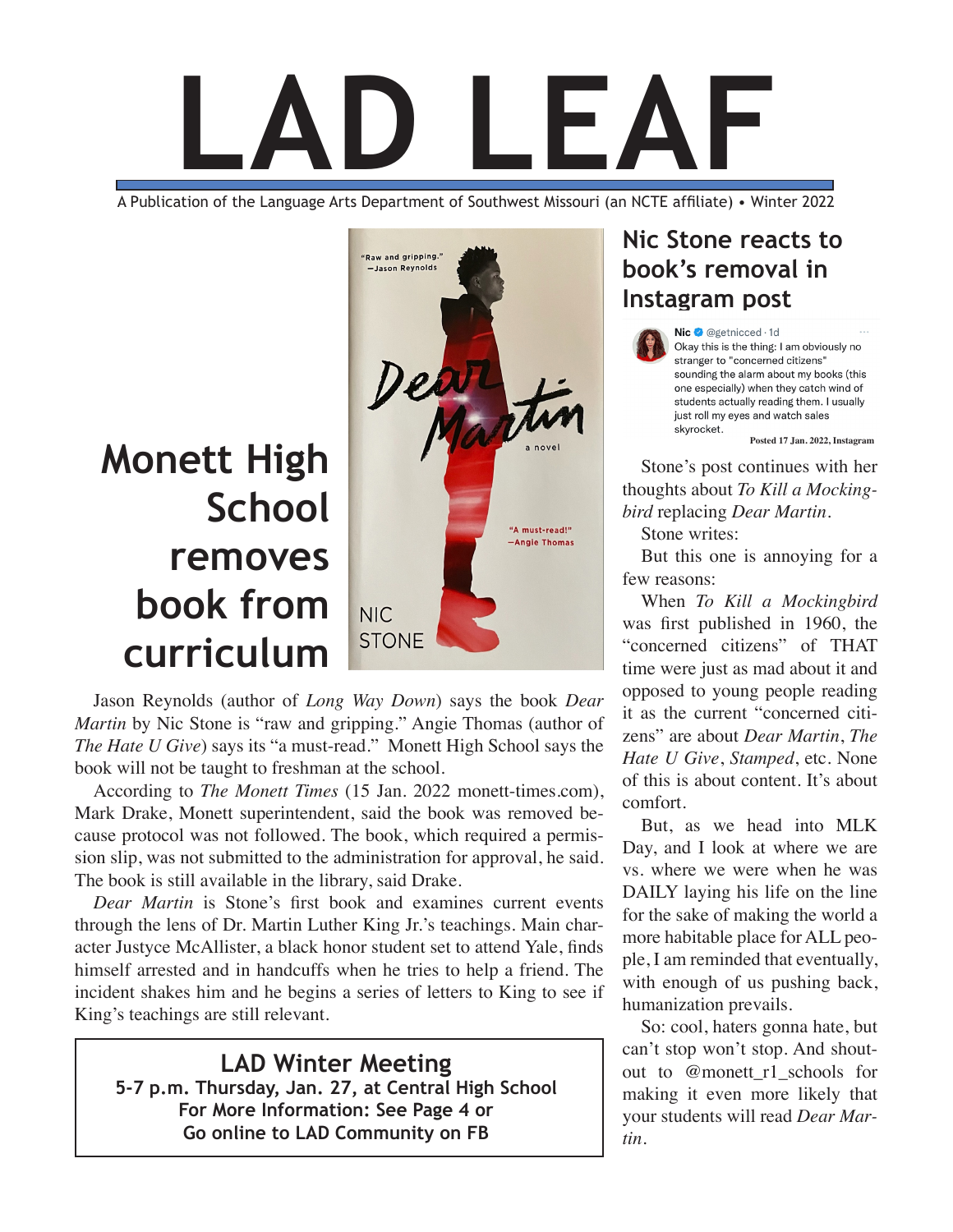# Tips for entering original anthology by a class *Get Everyone Involved*

#### **from Kathy McQueen**

The best thing about entering a class anthology is that it gives every student a chance to participate. Follow these steps to create anthologies without lots of extra work.

1. Don't make it harder or more work for yourself. Use writing from class assignments or students' portfolios.

### **Put the Kids in Charge**

2. Put the kids in charge. Instead of worrying about which pieces to use from students, ask students to pick their best pieces that they want to include in the class anthology. For example: for poetry anthology: two best poems; for prose and poetry anthology: one poem, one piece of prose; for prose anthology: high school, one piece per student is enough; for include two pieces.

### **Judges Like Variety**

Hint: Judges like to read a variety of work. So, instead of having every student turn in a haiku, let students chose whichever writing they want. The variety will take care of itself. Same thing with prose. Don't use every student's personal narrative; let students choose which pieces to submit to the class anthology.

### **Create a Title, Cover**

3. Take a few minutes of class time for students to suggest titles for the class anthology.

Prompt them if needed: "What describes this class," "What makes this class unique, Do we want a funny or serious title?"

This is a good teaching moment. Discuss the importance of

lower grades, you might want to titles. "Why are titles important? Have you ever picked a book or watched a show because the title caught your attention?" I throw out some examples. The original title for *To Kill a Mockingbird* was *Atticus*.

> Write the possible titles on the board and take a class vote.

> 4. Ask the class, "Who is a good artist?" or "Who is good with a camera?" Ask whoever the kids have suggested if he/she is willing to make a cover for the anthology that includes the title.

> If you have several good artists in class, you can use some of them for the group anthologies.

> 5. Give students a deadline to have things turned in for the anthology. Things get busy the week of LAD deadline, so be nice to yourself and make the class anthology deadlines two weeks before the LAD deadline.

### **Original Poetry Anthology by a Class: Category 31 Original Prose Anthology by a Class: Category 35 Original Prose & Poetry Anthology by a Class: Category 39**

*THE LAD LEAF* is published quarterly and is available online on LAD's website—www.ladfair. com; on LAD's public Facebook page—Language Arts Department of Southwest Missouri (LAD); and on LAD's private Facebook page—LAD Community. The publication will be emailed upon request. The issues are published in PDF form for easy printing.

Contributions dealing with the field of English Language Arts (ELA) instruction at all levels (elementary, middle school, junior high, high school, and college) and suggestions for articles are welcome. Send contributions to Kim Chism Jasper, *LAD Leaf* editor, at kchismjasper77@gmail.com

*LAD Leaf* Advisory Team: Casey Daugherty and Melissa Troxell.

Winter 2022 Proofreading Team: Karen Haraldson, Dana Whitesell Martin, Kathy McQueen Member of the NCTE Information Exchange Agreement.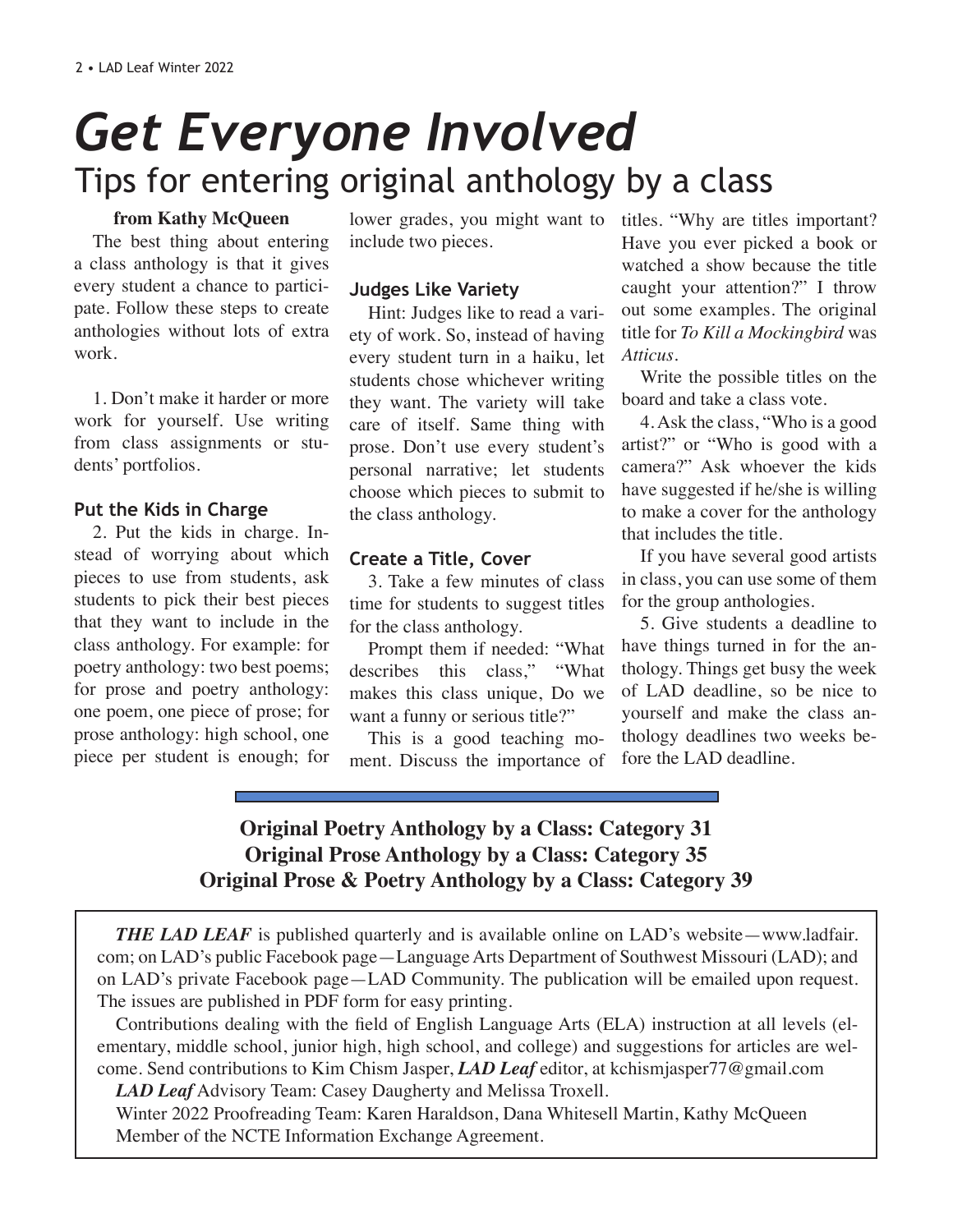# *Small Group Tips* Enter students' works in small group anthologies

### **from Kathy McQueen**

Students may work together in small groups to create anthologies. A small group in LAD is 10 students or fewer. Basically, steps for entering small group anthologies are the same as for entering a class anthology.

1. The question is how do you assign the groups? LAD rules state that the teacher/sponsor can enter only four entries per category. I just took the number of kids I had in class and divided by four. If I had 28 students, then each group had seven members.

The easiest way to divide the students into groups is to have

them number off. Then all the 1's get together, all the 2's, etc. I also have done it by rows: these two rows are one group, the next two rows are another group, etc.

2. Put the kids in charge. Each group decides how many pieces each student will submit for the anthology.

3. Groups come up with their own titles and pick someone to design the title page.

4. Give students a deadline and you've got four anthologies by a small group.

**Personal note:** One year I had a group that decided that for a

judge to understand their writing, the judge needed to know something about them. They wrote an introduction to their anthology describing who they were as individuals and as a group. I had no idea they were doing this until the anthology was turned in. I was so proud of them.

*Editor's note: Since small group anthologies are judged separately from class anthologies, a student's work may appear in both a class anthology and a small group anthology. A student's work should not appear in more than one small group anthology competing in the same category.*

**Original Poetry Anthology by a Small Group: Category 30 Original Prose Anthology by a Small Group: Category 34 Original Prose & Poetry Anthology by a Small Group: Category 38**

## **Creative nonfiction writing idea for elementary students**

#### **from Stephanie Summers**

Creative Nonfiction (Category 23) is a category that has been hard for me to figure out how to teach or model for first-graders.

We have several Nicola Davies books that I think will help show students some examples. Her books have lots of great facts, but also have silly cartoon characters, a parallel fiction story, or other fictional features.

There may be more of her books that would fall into this category, but these are the ones I am familiar with:

*Just Ducks! Bat Loves the Night One Tiny Turtle Outside Your Window Surprising Sharks*

**Important Dates: Sort Day, March 25; Judging Day, March 26; Fair Setup Day, April 29; LAD Fair, April 30**

### **Hint for entering formula poems**

#### f**rom Kim Chism Jasper**

Do you have a formula poem that all your students write? Pehaps an I Do Not Understand Poem or maybe a sestina.

Here's a hint: Don't enter four of the same formula, unless the works are substantially different..

Judges like variety and freshness, and you don't want your students' works to all sound the same.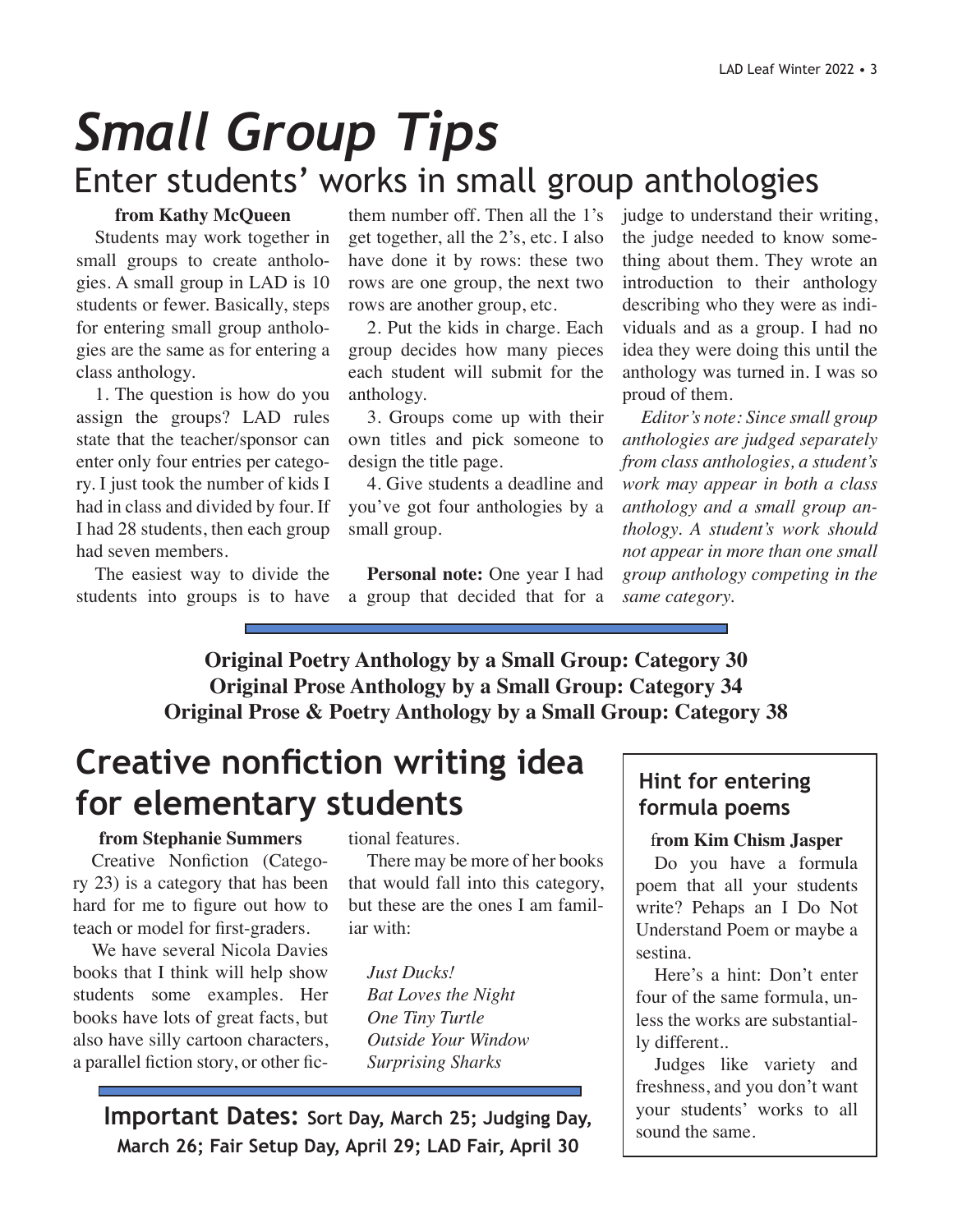## **Jasper represents LAD at NCTE business meeting**

Kim Chism Jasper, LAD's National Council of Teachers of English liaison, was one of more than 100 online attendees at the NCTE business meeting Wednesday, Nov. 3, 2021. Affiliates are obligated to send a representative to the business meeting every three years to continue their tax-exempt status under the umbrella of NCTE. The meeting was held prior to this year's NCTE conference, which was Nov. 18- 21 and also held online The meeting was online for the first time in the history of the organization. A business meeting was not held in 2020.

Emily Kirkpatrick, NCTE executive director, reported that membership has suffered a tremendous loss during the pandemic. She attributed the loss in membership to having no conference in 2020 and having to go virtual in 2021.

Regarding the NCTE conference: I was impressed with the quality of the sessions I attended and the adaptability of presenters to present information virtually. I was still able to upload many handouts at the sessions.

I also was able to visit vendors virtually. I could have entered several drawings also. The M.R.R. Robinson dinner was held virtually, but I was not able to attend, so I'm not sure how that worked!

Delegates to the convention approved two resolutions, which now must be voted on by the general membership:

• Resolution on Supporting Educators' Right and Responsibilities to Engage in Antiracist Teaching

• Resolution on Size-Inclusive Language and Literacy

NCTE members have until Feb. 10 to vote on these resolutions. If you are an NCTE member, you likely received a ballot via email. Details about the resolutions are available on the ballot.

## **LAD meeting January 27, Central High**

LAD's Winter Meeting is set for 5-7 p.m. Thursday, Jan. 27, at the Central High School library on the second floor. Parking will be across the street from the main entrance (Central Street) or street parking on the Drury side (Benton Avenue). The front door will be open shortly before the meeting.

If you arrive late or the door is locked, please text 239-821-1164. If there is an option to join virtually, the information will be posted on LAD Community's Facebook page.

## **2022 Sejong Writing Competition Submission Deadline, March 31, 2022**

Open to all residents of the US and Canada regardless of ethnic background.

The sijo is a traditional three-line Korean poetic form organized technically and thematically by line and syllable count. Using the sijo form, write one poem in English on a topic of your choice. Only one entry per applicant is permitted.

Adult sijo division: open to everyone age 19 and older Pre-college sijo division: open to students age 18 and younger

### Website: sejongculturalsociety